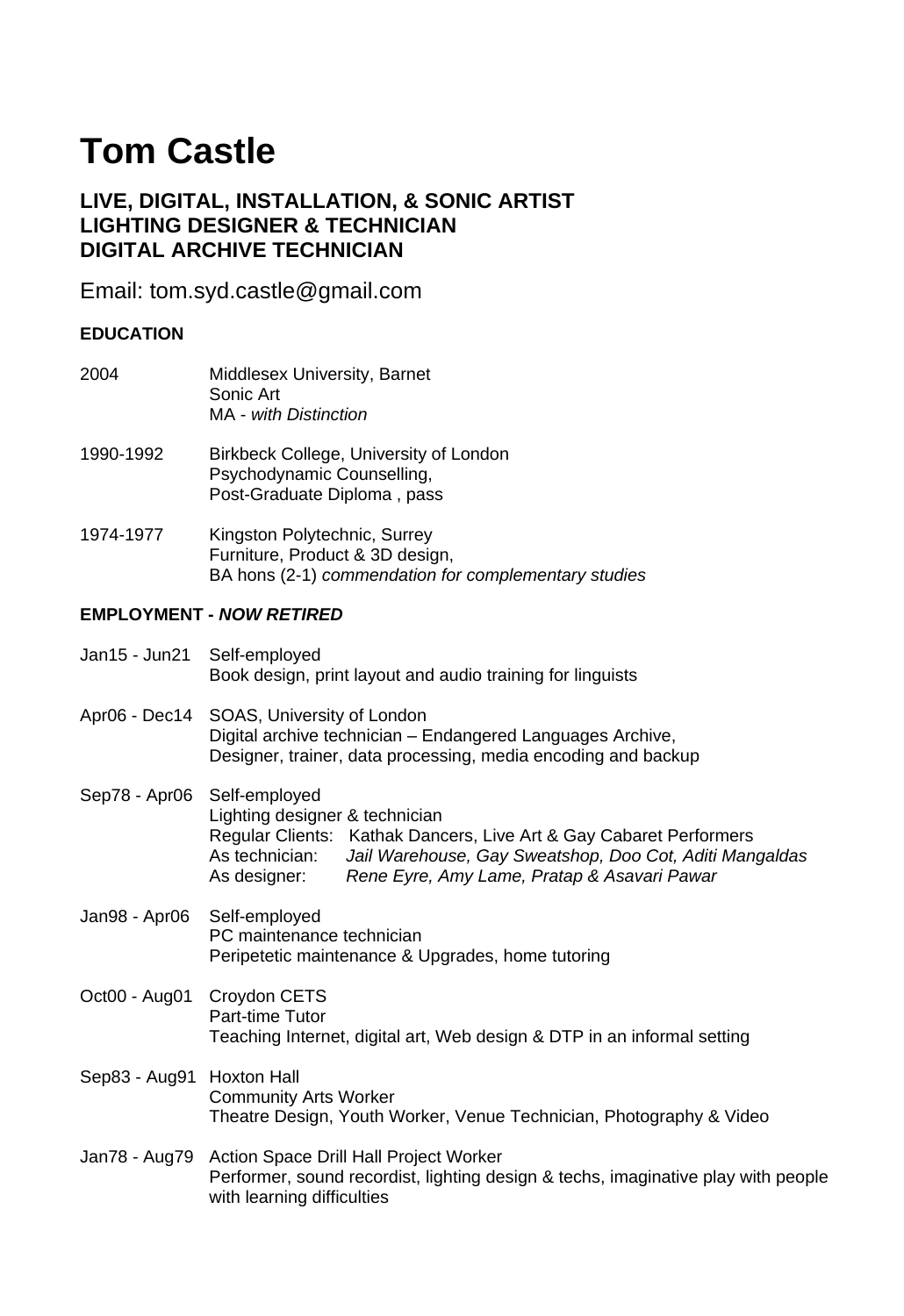# TOM CASTLE 1975 to 1990

# **LIVE ART & PERFORMANCE**

#### **At Kingston**

| Together                     | Kingston Polytechnic, Surrey          | <b>May 75</b> |
|------------------------------|---------------------------------------|---------------|
| The Soft                     | Project Kingston Polytechnic, Surrey  | Oct 75        |
| Tied Up at the Moment        | Kingston Polytechnic, Surrey          | May 76        |
| <b>At Action Space</b>       |                                       |               |
| Office                       | Institute of Education, London        | Dec 78        |
| The Volunteers               | Action Space Drill Hall, London       | May 79        |
| Vacation                     | Action Space Drill Hall, London       | Dec 79        |
| <b>With the Event Group</b>  |                                       |               |
| Piscatoriale                 | Jail Warehouse, Boston, Lincs.        | <b>May 80</b> |
| Youth Culture I              | Blacklriars Art Centre, Boston Lincs. | Aug 80        |
| Youth Culture II             | Futurama II, Queens Hall, Leeds       | Sep 80        |
| Youth Culture III            | The Rock Garden, London               | Sep 80        |
| Youth Culture IV             | Theatre Space, London                 | Oct 80        |
| Youth Culture V              | Kingston Polytechnic, Surrey          | <b>Nov 80</b> |
| Saturday Night In            | 101 Club, London                      | Dec 80        |
| Residency                    | Cabaret Futura, London                | Jan-Mar 81    |
| UK Tour,                     | 12 universities Cabaret Futura        | May 81        |
| Youth Culture VI             | C.A.I.R.N. Paris                      | Apr 81        |
| <b>Youth Culture VII</b>     | Sanitary Centre, Strasbourg           | Apr 81        |
| <b>Birthday Baggage Bout</b> | Centre des Arts Sceniques, Strasbourg | Apr 81        |
| Les Yeux sont Frontieres     | Musée d'Art Moderne, Strasbourg       | Apr 81        |
| Residency                    | Final Solution, Heaven, London        | Jun-Jul 81    |
| Youth Culture VIII           | The Basement, Newcastle               | <b>Jun 81</b> |
| Youth Culture X              | Roadmender, Northampton               | Aug 81        |
| The Shy Party                | LMC, London                           | Sep 81        |
| Prendere una Decisione       | Ferrara, Italy                        | Sep 81        |
| Cucinare una Percezione      | Ferrara, Italy                        | Sep 81        |
| Ashen Faced                  | Heaven, London                        | Sep 81        |
| Concussion III               | Hope & Anchor, Islington, London      | Oct 81        |
| Macdonalds                   | Performance Platform, Nottingham      | Oct 81        |
| F unfair                     | Trent Polytechnic, Nottingham         | Feb 82        |
| The Lord's Fare              | Pied Bull, Islington, London          | Mar 82        |
| <b>With Red Herring</b>      |                                       |               |
| Panda in Palace Death Rush   | B2 Metropolitan Wharf, London         | <b>Jul 82</b> |
| Panda in Palace Death Rush   | Pindar of Wakefield, London           | <b>Jul 82</b> |
| Un-American Broadcasting     | Sol Y Sombra, London                  | Aug 82        |
| <b>Red Herring</b>           | The Basement, Newcastle               | Oct 82        |
| <b>Red Herring</b>           | The Air Basement, London              | Oct 82        |
| <b>With the Event Group</b>  |                                       |               |
| The Grey Plague I, II & III  | The Zap Club, Brighton                | Mar 86        |
| Vox Pop                      | Midland Group, Nottingham             | Apr 86        |
| The Grey Plague              | Midland Group, Nottingham             | Apr 86        |
| The Grey Plague              | Hoxton Hall, London                   | <b>Jun 86</b> |
| The Grey Plague              | Oval House, London                    | <b>Jul 86</b> |
| The Grey Plague              | Southside (3 week run) Edinburgh      | Aug 86        |
| <b>At Hoxton Hall</b>        |                                       |               |
| Deaf Boy                     | Hoxton Hall, London                   | Mar 87        |
| Nelson's Condom              | Hoxton Hall                           | <b>Jun 87</b> |
| Happy Birthday Duckie,       | Hoxton Hall                           | Jun 88        |
| You Might Need Somebody II   | <b>Hoxton Hall</b>                    | Mar 89        |
| Solstice Sea Event           | St Mildred's Bay, Westgate, Kent      | <b>Jun 89</b> |
| <b>True Confessions</b>      | Hoxton Hall                           | <b>Jun 90</b> |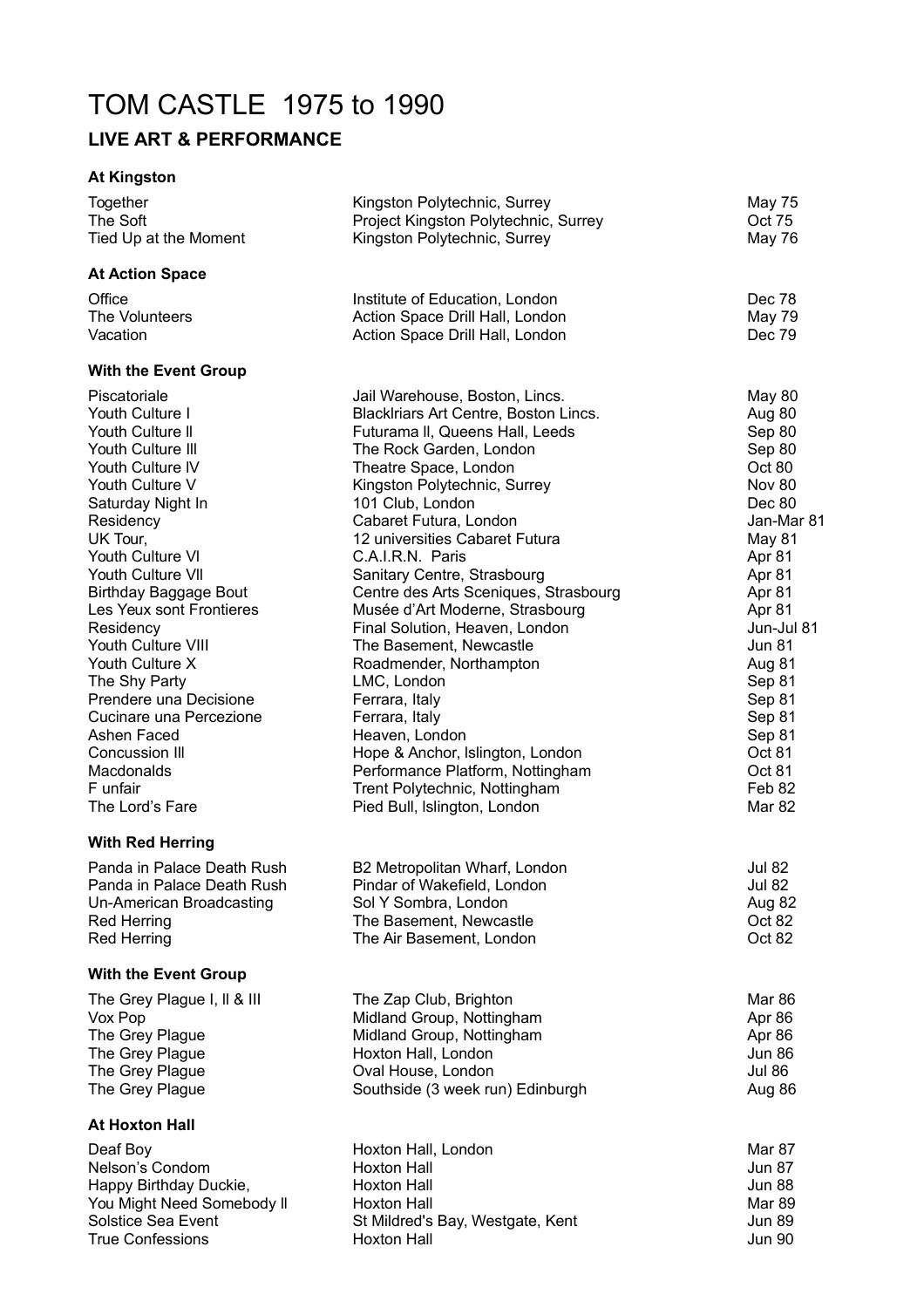# TOM CASTLE 2000 to 2015

## **LIVE ART & PERFORMANCE**

| Old School (Duckie 'Nightbirds') | Charles Edward Brooke School, London | Jul 02  |
|----------------------------------|--------------------------------------|---------|
| Let the Music Play (Waveswarms)  | Bonnington, London                   | Jul 04. |
| A Bush In the Hand               | Bucket Club, Stoke Newington, London | Feb 06  |

### **SOUND WORKS**

| The Cryes of Bombay            | 7.1 or stereo     | $02 \text{ min}$ | Apr 04        |
|--------------------------------|-------------------|------------------|---------------|
| Idea                           | 7.1 or stereo     | $02 \text{ min}$ | Apr 04        |
| Blair (If You Think It's Over) | For 'Bush Radio'  | $06 \text{ min}$ | Apr 04        |
| Four Part Invention            | For four PCs      | $13 \text{ min}$ | May 04        |
| For Whom the Bell Tolls        | 7.1 or stereo     | $02 \text{ min}$ | Jun 04        |
| Chorus                         | 7.1 or stereo     | $03 \text{ min}$ | Aug 04        |
| Who Will Buy?                  | 7.1 or stereo     | $02 \text{ min}$ | Sep 04        |
| Microtone Windows              | For four PCs      | $13 \text{ min}$ | Sep 04        |
| The Precedent                  | 7.1 or stereo     | $02 \text{ min}$ | Oct 04        |
| <b>BabushKate</b>              | <b>Stereo</b>     | 01 min 15 secs   | <b>Nov 05</b> |
| Without a Minute's Hesitation  | <b>Stereo</b>     | 01 min 41 secs   | Feb 06        |
| State of the Union             | <b>Stereo</b>     | 10 min 31 secs   | Feb 06        |
| Microwave Microtone            | 5.1 for eight PCs | $09$ min         | Mar 06        |
| Time will tell                 | 7.1 or stereo     | $02 \text{ min}$ | Oct 06        |
| Radio Number                   | 7.1 or stereo     | $02 \text{ min}$ | Nov 06        |
| Two in the Bush                | 7.1 or stereo     | $02 \text{ min}$ | Nov 06        |
|                                |                   |                  |               |

#### **INSTALLATIONS**

| disko! a_night_to_save.htm          | 'Nightbirds' (cur Simon Casson) Vauxhall Tavern         | Jun 00            |
|-------------------------------------|---------------------------------------------------------|-------------------|
| Moodsky                             | 'Sounding Out' (cur Richard Wilson) UEL                 | Mar 04            |
| MallPraxis                          | 'MallPraxis' (cur Tom Castle) Diorama Arts              | Nov <sub>04</sub> |
| The Symbol of Bush Reliability      | 'Ear Pieces' (cur Nye Parry) The Albany                 | Nov 06            |
| MallPraxis                          | 'MallPraxis' (cur Tom Castle) The Crypt, Euston         | Aug 07            |
| Departures                          | 'Kinetica Art Fair' (as the trope troupe) P3 Ambika     | Feb 11            |
| Out of Order                        | 'Kinetica Art Fair' (as the trope troupe) P3 Ambika     | Feb 11            |
| Moodski                             | 'Kinetica Art Fair' (as the trope troupe) P3 Ambika     | Feb 11            |
| Departures                          | 'Duckie' (cur Simon Casson) Vauxhall Tavern             | July 12           |
| Departures                          | 'Shout' (cur David Viney) MAC, Birmingham               | Nov 12            |
| Departures                          | 'GFest' (cur Niranjan Kamatkar) Dreamspace              | Nov 12            |
| Departures                          | 'Kinetica Art Fair' (as the trope troupe) P3 Ambika     | Feb 12            |
| iLoot                               | 'Kinetica Art Fair' (as the trope troupe) P3 Ambika     | Feb 12            |
| Departures                          | 'Intuition and Ingenuity' (cur Anna Dumitriu) Lovebytes | Mar 12            |
| Departures                          | 'Intuition and Ingenuity' (cur Sean Clarke) Phoenix     | Oct 12            |
| Departures "Slippery Sliding Slope" | Language Landscape Launch, SOAS                         | Mar 14            |
| HS2 - Hiss 'N' Boo                  | Language Landscape Launch, SOAS                         | Mar 14            |